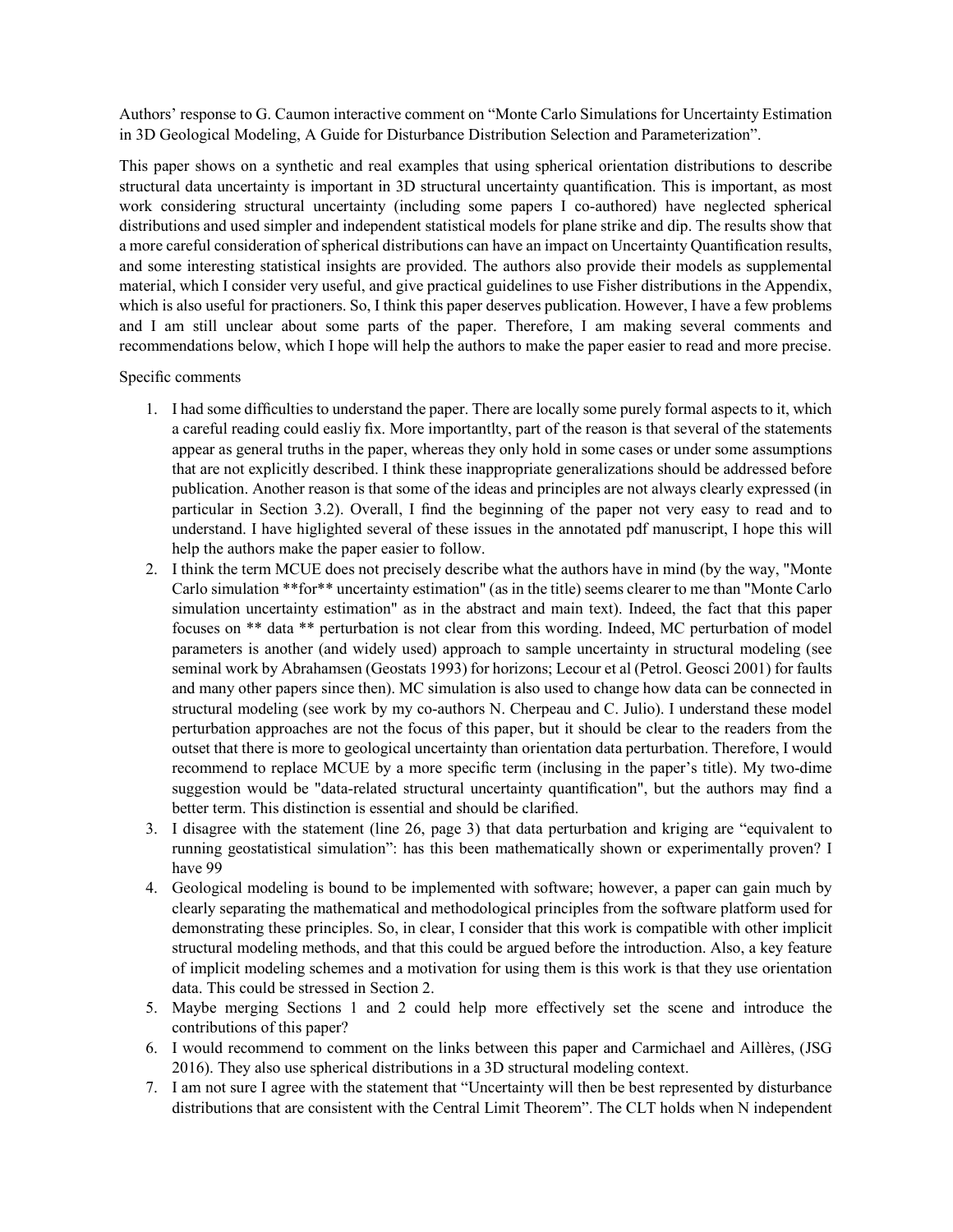random variables are added; in the case of orientation data independence may be assumed but is not granted, and N is likely small. I would, therefore, rather state this as a convenient hypothesis for the argument than as an ideal objective. More generally, the main point of Section 3.1 seems to be that Normal and Von Mises-Fisher distributions are appropriate for structural uncertainty management. I am ready to accept that they are very convenient and useful, but I don't think I agree with the term "appropriate". For example, Thore et al (2002) show that propagation of seismic velocity uncertainties through reflection data imaging yields non-symetric distributions about horizon positions. The same comments holds for the first sentence of the discussion (Section 5).

- 8. Section 3.2 is not really clear to me. When I first read the paper, I understood that Eq. (4) suggested that all orientation data samples have the same mean/dispersion (and was not clear about why this should be the for samples taken at different locations). I now think that (4) concerns a single orientation at a given location. But then, it would be good to state that  $X1, \ldots, Xn$  on line 26 correspond to repeated measurements (or whatever it stands for), and to specify the meaning of n. Overall, expressing the idea and assumptions behind the equations would help the non-mathematically-inclined readers better understand Section 3.2 and how it can be applied. For example, it would be worth mentioning that xi are assumed to be independent samples before Eq. (9); That Eq. (10) is nothing else than the total probability formula. I don't get what N stands for in (11). Overall, after reading through, I get the general idea but I am still unclear about the details and whether n stands for the number of repeated measurements (which is not available in most data sets) or for some number of simulated points.
- 9. I don't understand the principles behind Eqs. (12-17). More explanations would be much welcome. In the end, I am not fully sure at the end of the section about how the development can be used in practice, and what a "propoer parameterization" (page 7, line 26) exactly means. If some orientation measurement device came up with a good evaluation of the orientation probability distribution based on a sound error propagation, would we still need Section 3.2?
- 10. Overall, maybe I missed a point, but it seems that section 3 summarizes some facts from the statistics literature. This is probably useful, but I feel that this is a bit long and I don't clearly see connections to the experiments made in Section 4, which essentially address the use of spherical distributions for sampling data uncertainty. So I am not really clear about the point on posterior predictive distributions (PPD) in section 3.2. Is it really needed in this paper? What does it bring in? Similarly, the discussion in Section 3.3 seems to mainly serve the point that two angle distributions instead of a spherical distribution entail heteroscedastic effects. So maybe it would help to get more rapidly to that point directly
- 11. in Section 4. on p. 10, I am a bit puzzled by the term "dip vector". It is clear that a plane should be represented by the spherical distribution of its pole; but it seems to me that the experiment mainly describes the "dip vector" by the dip and dip angles. If so, the term dip vector seems inappropriate (as it could also be described by a spherical distribution).
- 12. some more details about how the input uncertainty used in the Mansfield case study would be useful (see comments on page 11). Does this connect to Section3.2 ?
- 13. In the discussion, the authors may want to add a point on spatial correlation or C5orientation data. Does it make sense to sample orientation data independently? Wouldn't something like Gibbs sampling be good in that case?
- 14. Form: please check that all math symbols in the text have the same font as in the equations. (e.g., line 10, p5)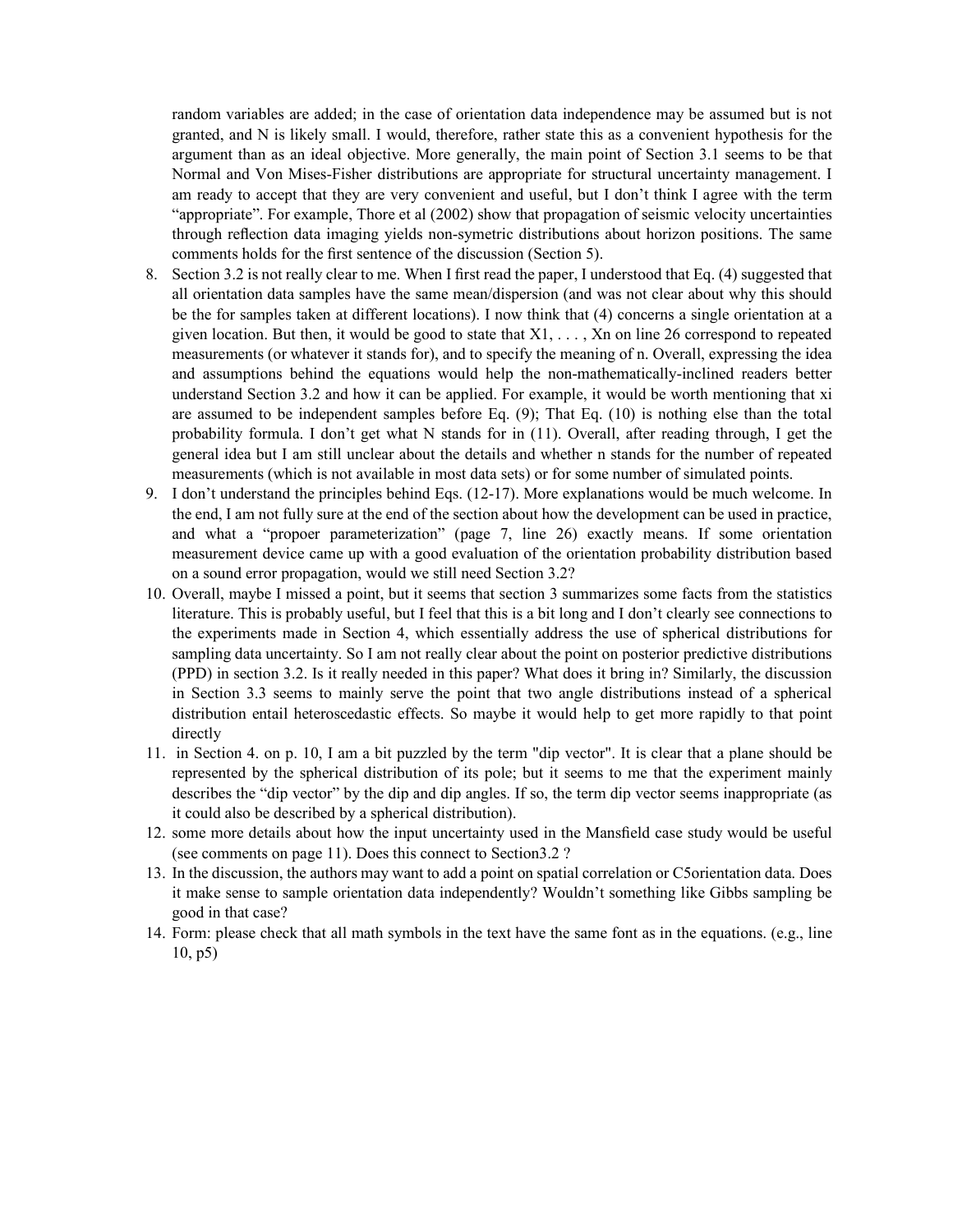Author's answer to the general comment:

The authors thank the referee for his positive review and agree that assumptions need to be made clearer. The paper was reworked to address both referees' general, specific and inline comments.

Answer to the specific comments:

- 1. The paper was revised and edited to address the formal comments (syntax, fonts, symbols). Formerly implicit assumptions are now clearly stated. The descriptions of several equations were updated and, two equations were simplified to improve readability.
- 2. Title was changed to Monte Carlo Uncertainty Estimation on Structural Data in implicit 3D Geological Modeling, A Guide for Disturbance Distribution Selection and Parameterization. The method was not renamed to preserve consistency with previous works (Pakyuz-Charrier et al., 2017;Giraud et al., 2016a;Giraud et al., 2017;Giraud et al., 2016b).
- 3. The statement about geostatistical simulation was removed.
- 4. The case for MCUP being applicable with any implicit 3D geological modeling engine is now made clearly.
- 5. Initially, section 1 and 2 were one. However, this made for a very lengthy introduction that spilled into method description. Describing MCUP in detail is not the purpose of the introduction and that is why we had it split.
- 6. Reference was made to Carmichael and Ailleres 2016 work were due.
- 7. Structural data measurements arguably fall under the CLT due to the numerous source of uncertainty that add themselves in the surveying procedure (see inline comments). The authors agree that other types of data may or may not abide to the CLT. However, these other types are beyond the scope of this paper.
- 8.  $n$  and N are now explicitly defined. Equation 4 describes the variable of interest that the operator samples from when making measurements on the field at a single location. Our objective is to give the best estimate possible of  $G$ . Equation 10 describes  $G$  in light of the measurements. It is very different from Equation 6 in that it gives the empirical distribution of  $G$  instead of the distribution of the average of  $G$ .
- 9. A quick example to understand about section 3.2 and the meaning of equations 11 to 17

When a single measurement is made at a specific location, the sample size is 1 ( $X = \{x_1\}$ ) and the observed average is equivalent to the measurement itself ( $\mu \equiv x_1$ ). If we assume the dispersion function to be completely deterministic then we already know  $\vartheta_{true}$ . Obviously, the posterior distribution will be

# $p(\mu = x_1 | X = x_1) = p(x | x_1, \vartheta_{true})$

Now we could think that  $p(\mu = x_1 | X = x_1)$  is the disturbance distribution we want to draw from but that will lead to systematic underestimation of the effect of  $\vartheta_{true}$  because  $p(\mu|X)$  only quantifies our knowledge of  $\mu$  in regard to  $x_1$ . Indeed  $p(\mu|X)$  tells us about all the possible G that  $x_1$  might be sampled from, it is a distribution of the average and ultimately, we do not know exactly how far  $\mu$  is from  $\mu_{true}$ . That is, if we choose to sample from  $p(\mu|X)$  we are ignoring the fact that  $\Delta \mu = \sqrt{(\mu - \mu_{true})^2}$  is unknown and that means we will be perturbing with an unknown bias. To account for this, we compound  $p(\mu|X)$  to itself

# $p(x|p(\mu|X), \vartheta_{true}),$

Which, is practically equivalent to a double sampling of  $p(\mu|X)$ . Consequently, regardless of the quality of our prior knowledge about  $\vartheta_{true}$ , sampling from the posterior predictive distribution is better than sampling from the posterior distribution. Eq.11 and Eq.14 give easy ways to achieve that for the normal and vMF cases respectively.

Equation 12 and 13 can be removed without damaging the meaning of the paper. Although, we would then fail to give credit to previous work and, in fact, "pretend" that no solution was ever thought of to obtain a vMF predictive posterior distribution.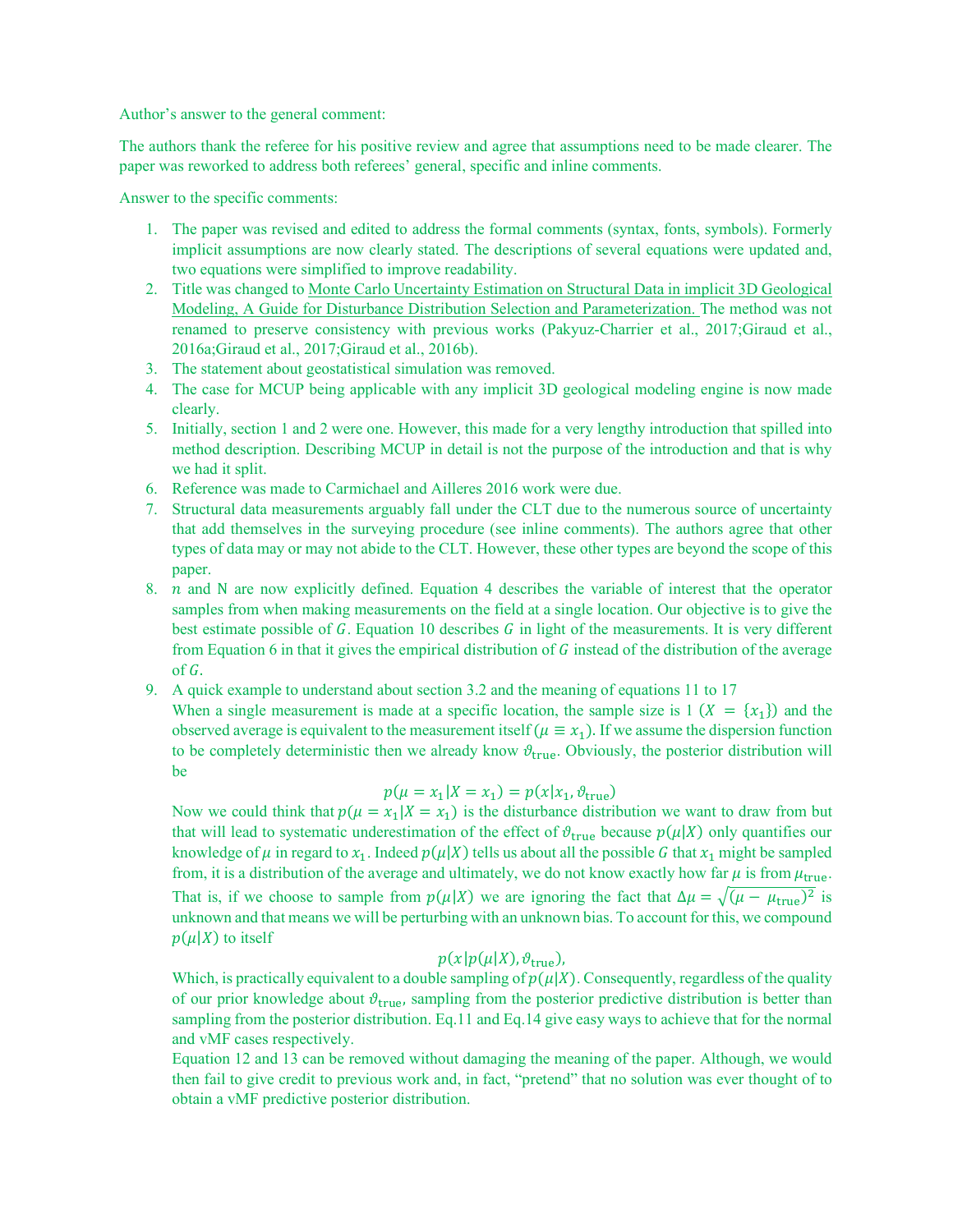The empirical approximation at Equation 14 is a byproduct of this research. I will probably submit the detailed process of obtaining it as a short note the future. See the figure below for graphical explanation.



- 10. Yes and no, Section 3.2 gathers facts from the statistics literature and puts them together into a coherent procedure with a defined aim (MCUP). A mere summary would lack that aim. It is difficult to simultaneously have this section shortened and address the implicit assumptions issue that was pointed at earlier.
- 11. Dip vectors are now called dip vectors where due. As a side note, the dip angle and dip direction angle are an expression of the components of a dip vector under a specific spherical coordinate system.
- 12. The disturbance distribution parameterization used in the Mansfield case is reasonable in regard to previous metrological studies. However, it is by no means ideal and the Mansfield case is merely a proof of concept example. Defining the error functions is the responsibility of the practitioners. Practitioners may use existing metrological studies if their specifics match that of the survey. In absence of such data, one may define disturbance distribution parameters heuristically or conduct their own metrological studies.
- 13. Even if there is strong spatial correlation there is actually not much sense to let it alter the sampling itself. Indeed, the error about a structural measurement from, say, a regular compass is largely independent from the previous measurement. What may be correlated is the average, not the error. That is so even if one repeats measurements at the same location over the same feature. Spatial correlation comes into play when one considers final model uncertainty stationarity issues.
- 14. Symbol fonts in the text were adjusted to match the equations.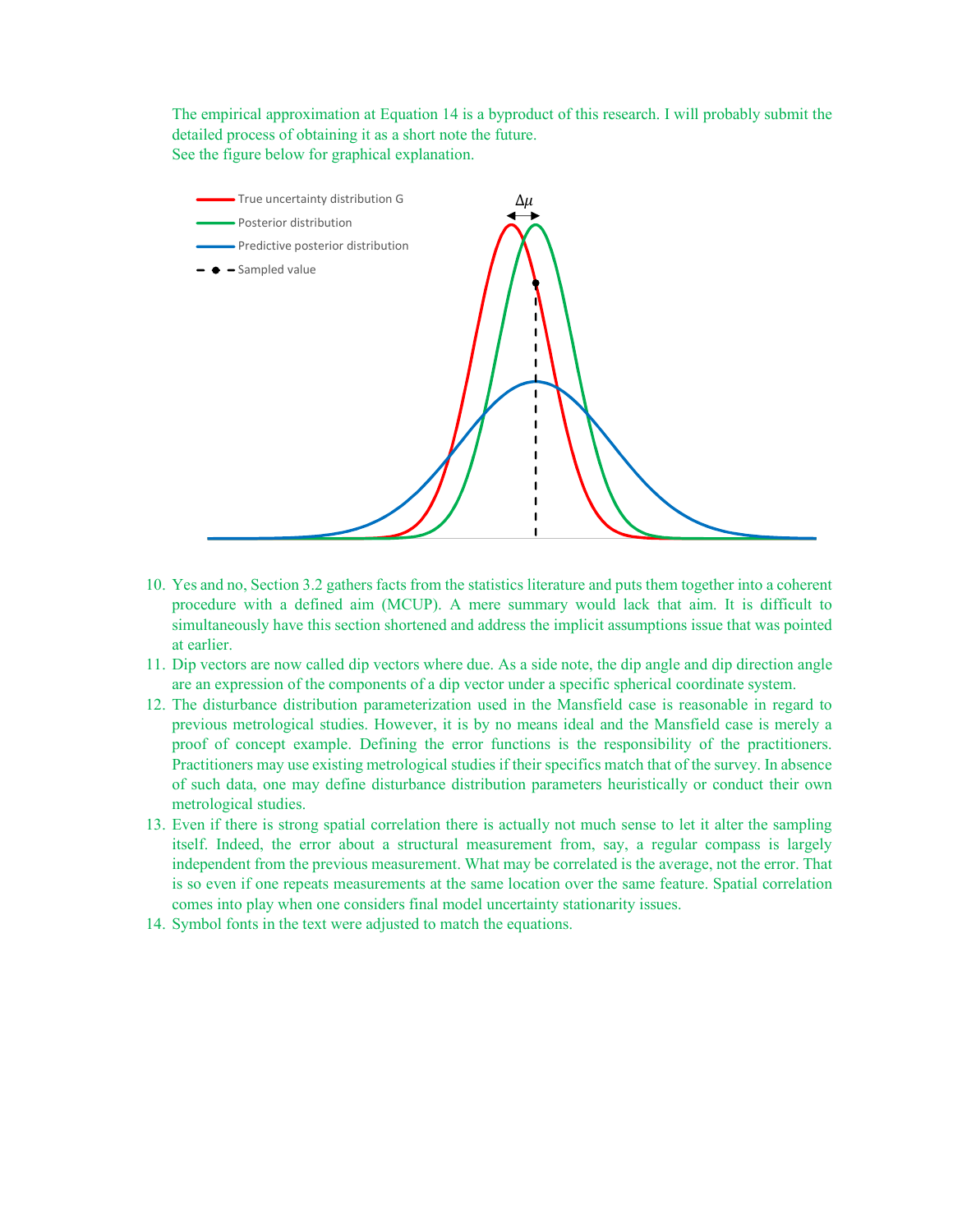Answer to the inline comments:

Page 1, line 7:

G. Gaumon's comment:

structural would be more precise

Author's answer:

Updated to geological structural modeling

Changes to the paper:

…geological [*structural*] modeling…

Page 1, line 11-13:

G. Gaumon's comment:

There is more: the lack of klnowledge about what occurs bewteen the observations.

Author's answer:

Agreed. Added.

Changes to the paper:

…parameterization)[ *and the inherent lack of knowledge in areas where there are no observations*] combined…

Page 1, line 15:

G. Gaumon's comment:

Is this paper only useful as a Geomodeller extension or can it be useful with other geomodeling approaches / tools?

Author's answer:

On principle, MCUE is applicable to any implicit modeling engine. Removed incriminated section.

Changes to the paper:

…modeling using GeoModeller API.

Page 1, line 15-16:

G. Gaumon's comment:

This wording does not seem very standard. MC methods are a classical way to produce Uncertainty Quantifications.

Author's answer:

In general, they are, although their application to implicit 3D geological modeling engines is still emerging.

Changes to the paper:

Monte Carlo simulation [*for*] Uncertainty Estimation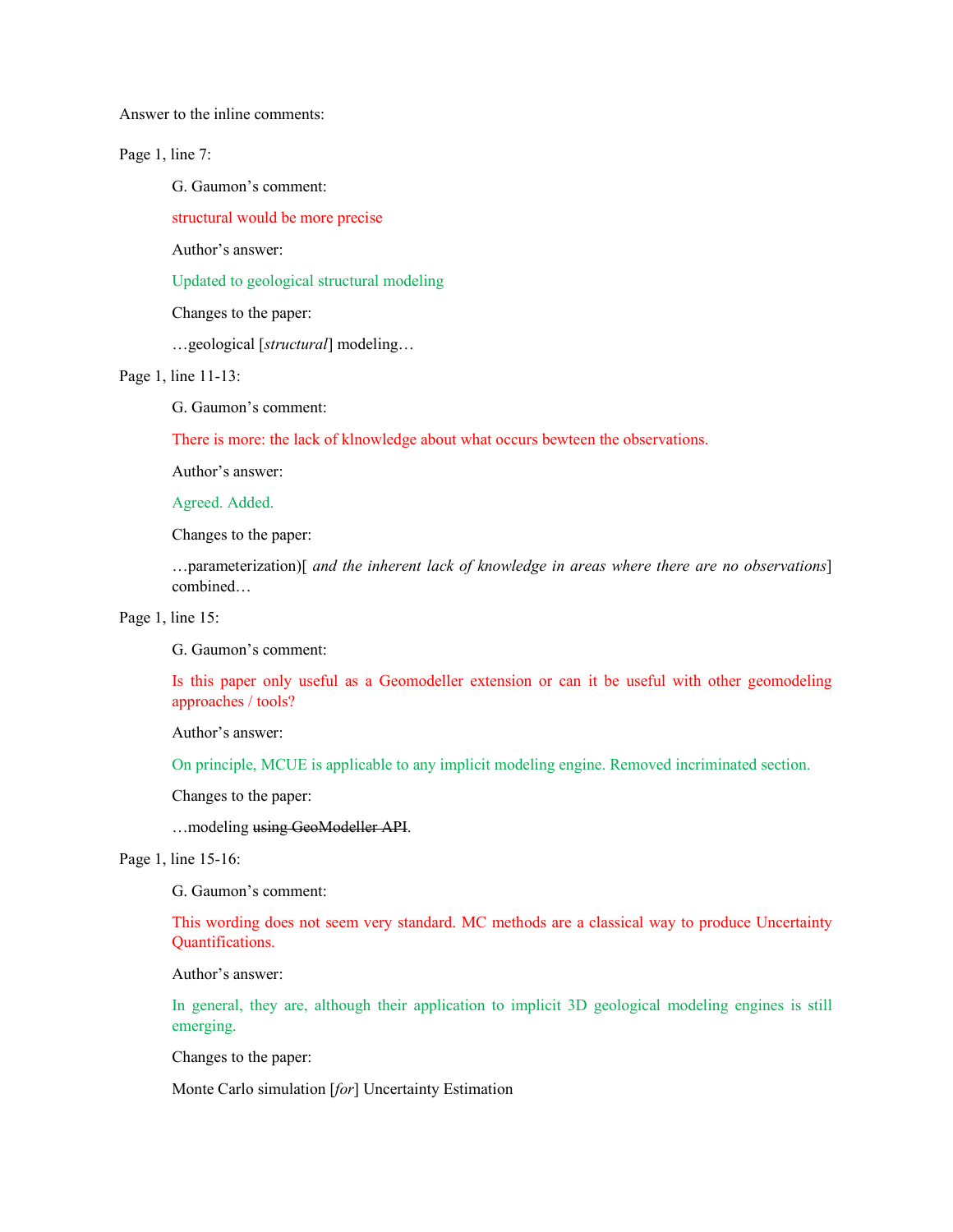Page 1, line 16:

G. Gaumon's comment:

Not sure why MC is termed "heuristic".

Author's answer:

This is a remnant of a previous reviewer's remark. At the time it was argued that MCUE is heuristic because propagation of uncertainty from the random variables through the Kriging process to the estimated random function may be achieved analytically (under a series of more or less safe assumptions). I have no sympathy for this term and will therefore remove it.

Changes to the paper:

... MCUE), a heuristic stochastic...

Page 2, line 10:

G. Gaumon's comment:

Wording unclear to me. Please rephrase.

Author's answer:

Rephrased

Changes to the paper:

 …uncertainty, which can be equivalent to their reliability for decision making.[ *as an aid to risk-aware decision making.*]

### Page 2, line 11:

G. Gaumon's comment:

#### For what ?

Author's answer:

For uncertainty estimation in implicit geological 3D modeling. However, the sentence is clunky, inelegant and, at the time this paper will be published, inaccurate.

Changes to the paper:

Nearly all the methods proposed in the past five years [*Monte Carlo Simulation for Uncertainty Estimation (MCUE) has been a widely used uncertainty propagation method in implicit 3D geological modeling during the last decade*] **(references)** are based on Monte Carlo simulation uncertainty estimation (MCUE).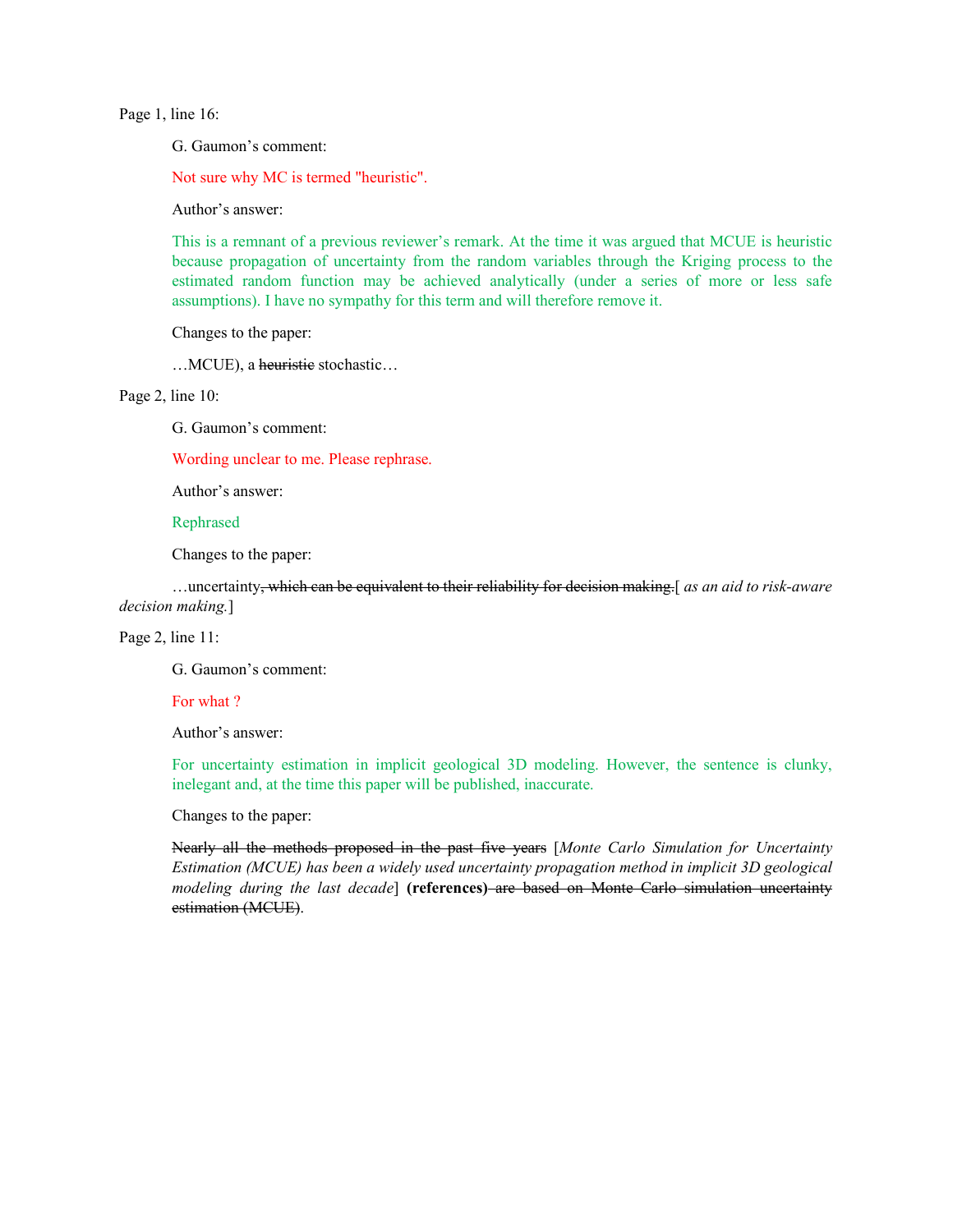Page 2, line 12-13:

G. Gaumon's comment:

I find this description confusing, as it mixes two related but distinct elements: methods to sample the prior distribution and Bayesian methods based on likelihood computation.

Reading this suggests that Wellmann and Regenauer-Lieb (2012) or Lindsay et al (2012) use Bayesian methods, which they don't.

Author's answer:

Although this paper discusses solely the particulars of input data perturbation, MCUE itself is not limited to that and is supposed to include validation steps as a condition to merging (Figure 1). This validation step may or may not be based on Bayesian methods and in that sense the cited works are "partial/incomplete" MCUE. However, discussing validation steps is beyond the scope of this particular paper.

Changes to the paper:

…MCUE). This [A similar] approach…

Page 2, line 15-16:

G. Gaumon's comment:

I understand that the main point of the paper is about data perturbation, but this statement needs to be modulated: Perturbing the data is only one way to sample geological uncertainties. Perturbing how the data are connected by geological features and perturbing the geometry of these features is another (and quite significant) way to sample uncertainty as well.

Author's answer:

In its very general wording, MCUE could integrate "all" perturbing methods. Regardless of its type, if one wants to perturb data, a disturbance distribution of some sort has to be defined beforehand. This process of selecting, parameterizing and sampling from the disturbance distribution makes the perturbation strategies mentioned compatible with the basic definition of MCUE.

Changes to the paper:

Instead of estimating the uncertainty from a single best-guess model, MCUE (Fig. 1) simulates it [*input data uncertainty propagation*] by…

Page 2, line 22:

G. Gaumon's comment:

You could also add kriging estimation variance.

Author's answer:

True, although it could also be a statistic derived from it as kriging error and kriging is computed for each realization. In any case, this statement is about uncertainty indexes used for MCUE

Changes to the paper:

…final [*model*] uncertainty [*in MCUE*], including...2012), stratigraphic variability [*and kriging error*]…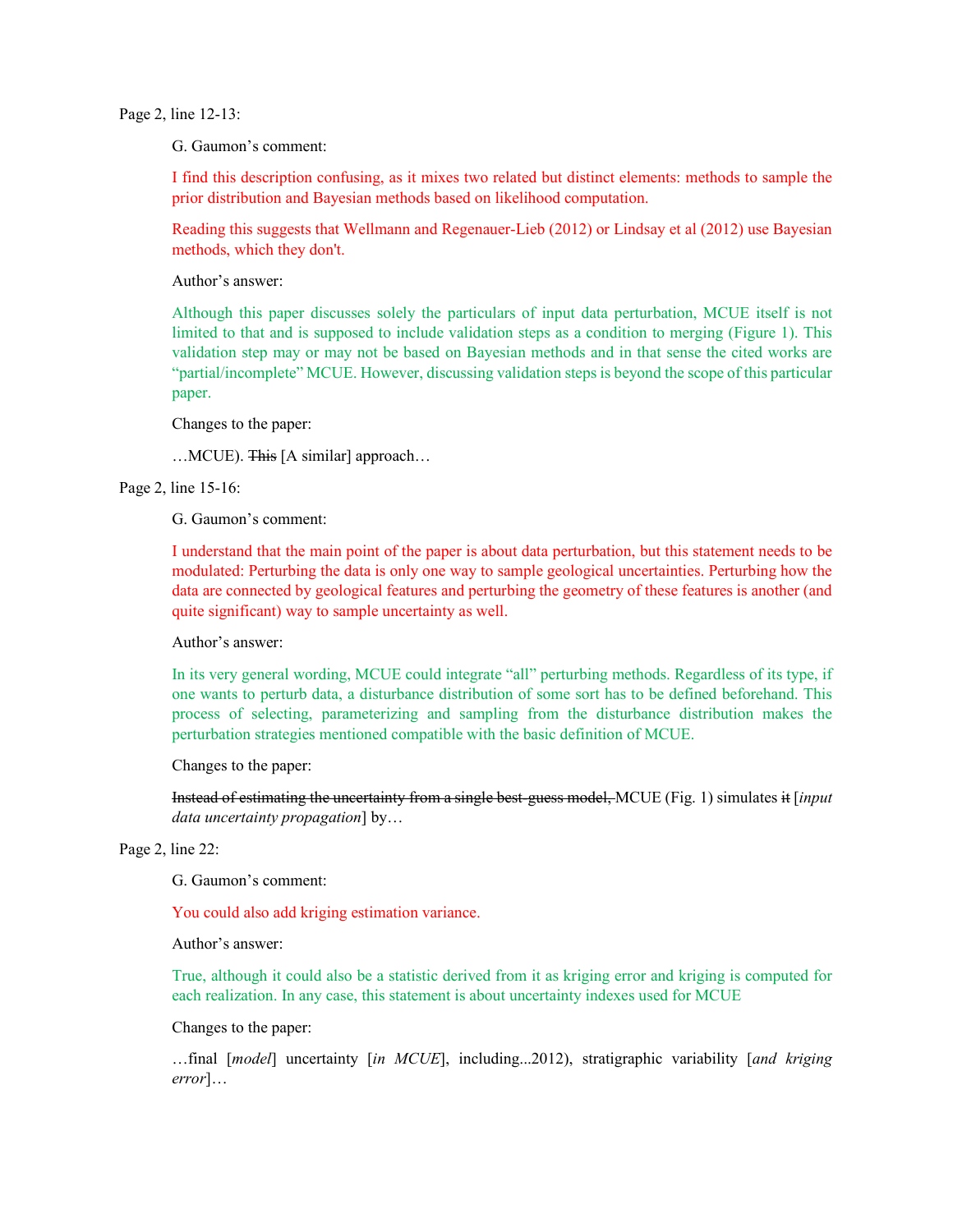## Page 3, line 11:

G. Gaumon's comment:

And on a variogram model (or regularization : smoothness term for discrete implicit approaches)

Author's answer:

Agreed.

Changes to the paper:

…data [*variographic analysis*] and topological…

Page 3, line 19:

G. Gaumon's comment:

reference?

Author's answer:

Added.

Changes to the paper:

..used [*(Maxelon and Mancktelow 2005)*]….

Page 3, line 23:

G. Gaumon's comment:

This paper is not about the interpolator, but about MCMC perturbation of models by mathematical morphology.

Author's answer:

This is a mistake, I meant to cite only Part I of the "double" paper.

Changes to the paper:

…(Calcagno et al. 2008; Guillen et al. 2008; FitzGerald et al. 2009)…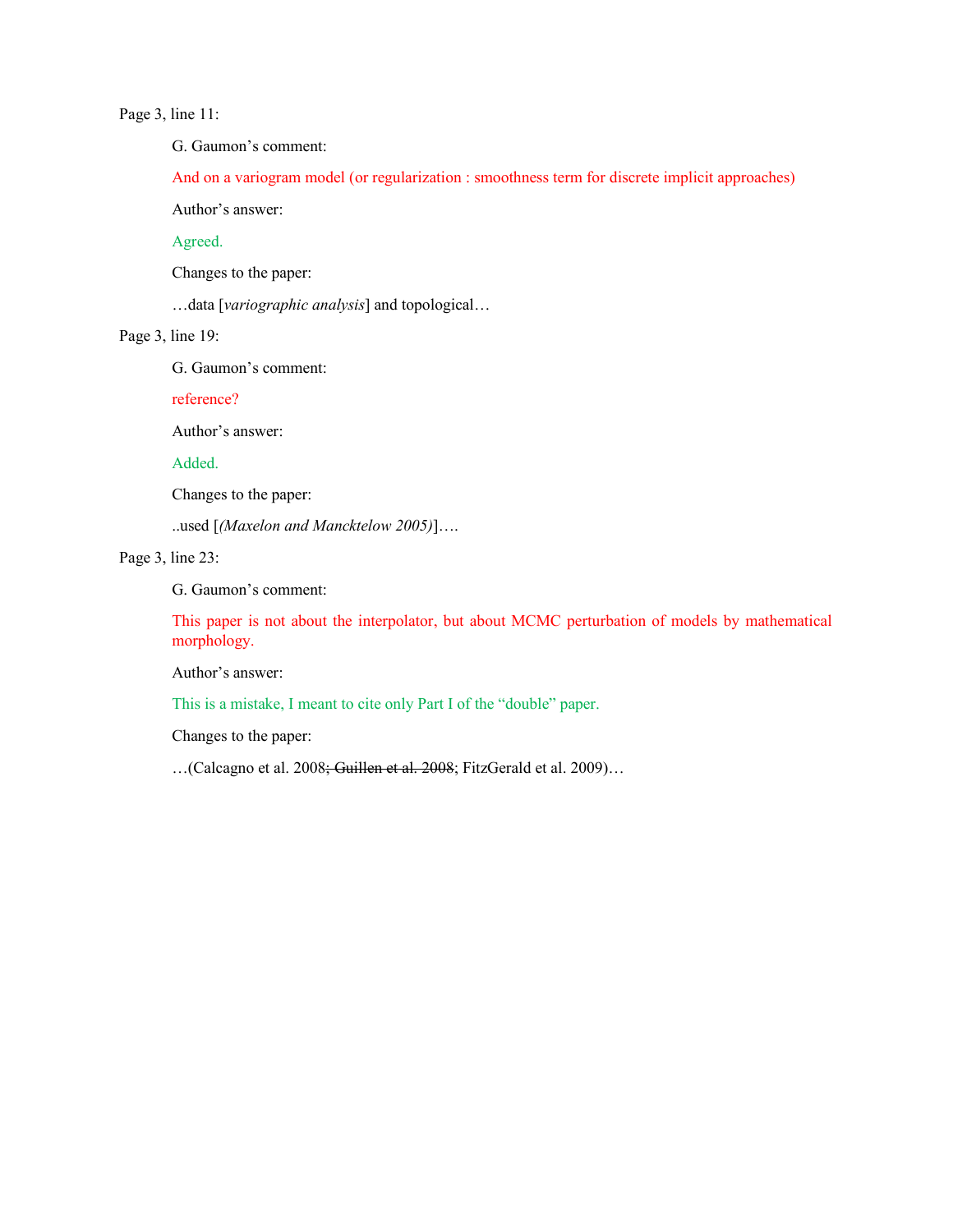Page 3, line 24:

G. Gaumon's comment:

Not sure what this means.

Author's answer:

It means there is sense to perturbing the input data to estimate uncertainty because kriging actually considers the dataset via variographic analysis.

This relates to kriging being a stochastic interpolator as there is arguably no meaning in propagating uncertainty using MCUE on a non-stochastic interpolator. Indeed, running MCUE with, say, a spline interpolator will likely generate numerous ridiculous model realizations that cannot be deemed "plausible". In a practical sense, Kriging allows (perturbed) plausible datasets to produce (mostly) plausible models.

Changes to the paper:

propagated [*provided that the variogram is correct*]

Page 3, line 25:

G. Gaumon's comment:

Provided that the variogram model is correct.

Author's answer:

Correct.

Changes to the paper:

See above.

## Page 3, line 26:

G. Gaumon's comment:

I disagree.

Author's answer:

More work needs to be done to ascertain this claim.

Changes to the paper:

Note that MCUE applied to the co-Kriging interpolator used in GeoModeller is, in effect, equivalent to running a geostatistical simulation.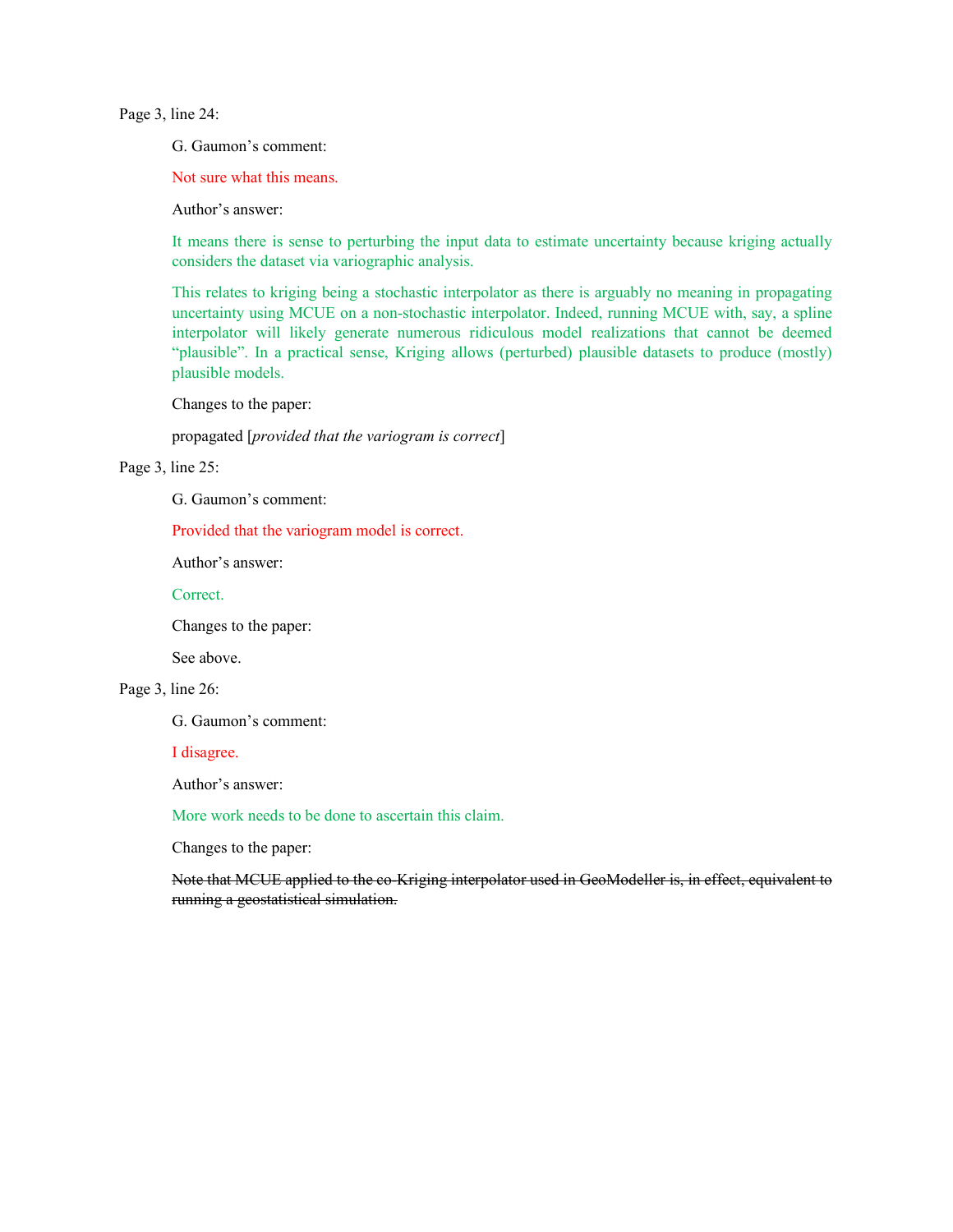Page 4, line 5:

G. Gaumon's comment:

Not sure

Author's answer:

True, this is an assumption that is stated explicitly later on.

Changes to the paper:

…many independent random…

Page 4, line 9-13:

G. Gaumon's comment:

Not sure. The CLT states that the addition of N random variables converges to a normal distribution when N increases. I am not sure that N is so large in the case of orientation data. In any case, Monte Carlo methods can sample from any distribution, not necessarily Gaussian.

Author's answer:

Numerous sources of uncertainty affect structural measurements among which

- device basic measurement error (in lab and under perfect conditions)
- user error
- local variability
- simplification radius (when several nearby measurements are grouped as one for practical reasons)
- miss-calibration issues
- rounding errors
- (re)projection issues
- magnetic perturbations emanating from the sun, infrastructures, rocks, vehicles, the measurement device itself, whatever the operator is carrying
- GPS related issues (numerous small issues)

If one abstracts each source of uncertainty to a uniformly distributed random variable (the worst case), a quick look at the Irwin-Hall distribution shows how fast the addition of these variables converges to normality: 4 added variables produce an already very convincing near normal shape. Regardless of this argument, MCUE does not a priori forbid the use of any kind of distribution.

Changes to the paper:

...1954) as [*if*] the variance of each source of uncertainty is always defined even if it is unknown. Uncertainty [*would*] will then be [*better*] best represented...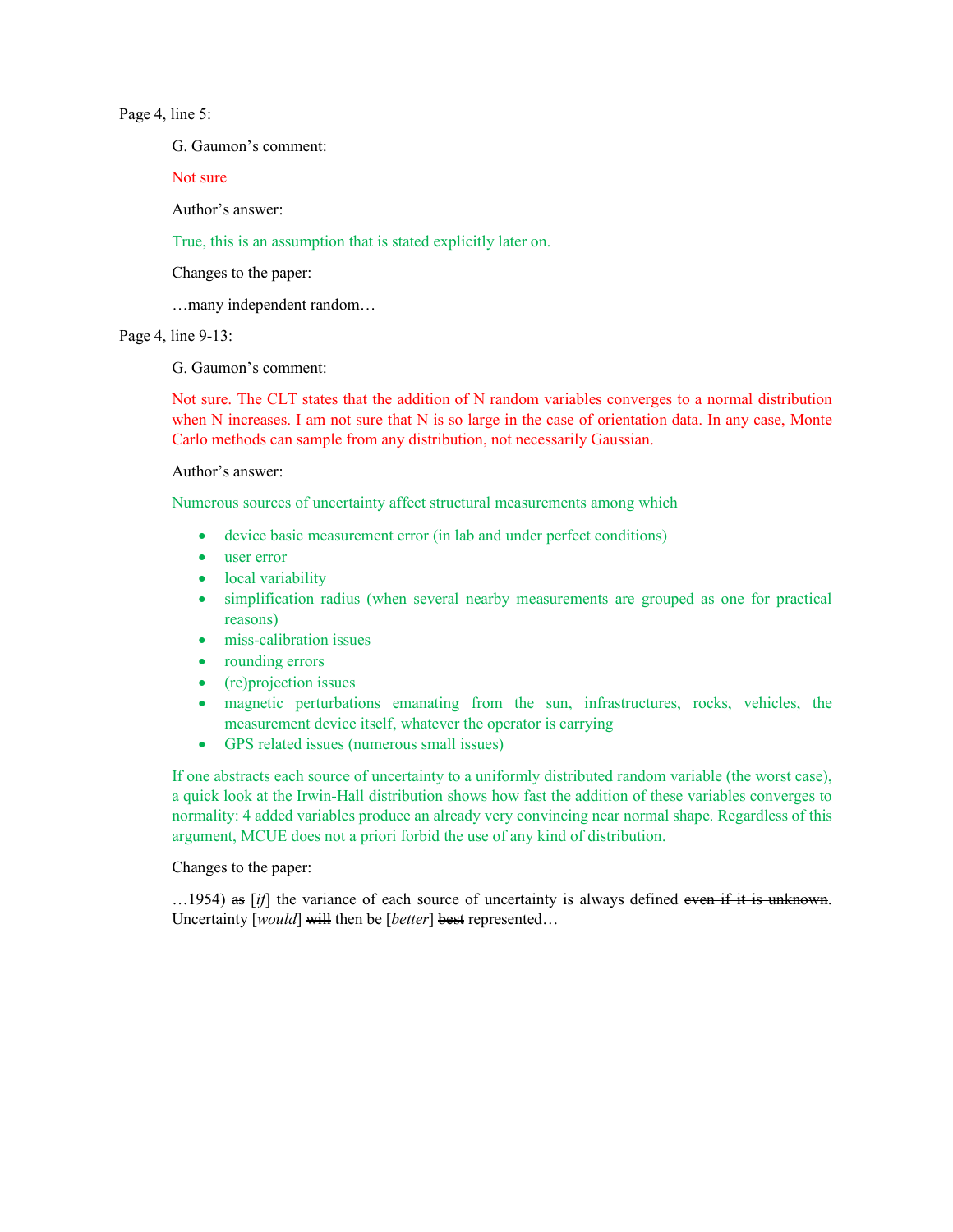Page 4, line 20:

G. Gaumon's comment:

Without any hypothesis on the type of the likelihood function? Please add supporting reference(s).

Author's answer:

If the likelihood function is Gaussian itself.

Changes to the paper:

…framework [*given that the likelihood function is normal itself.*]

Page 4, line 23:

G. Gaumon's comment:

The footnote makes the notation quite crypic.

Author's answer:

Arg.

Changes to the paper:

Page 4, line 24:

G. Gaumon's comment:

Under some assumption, I guess. Not sure why this precision is important here anyway.

Author's answer:

If the likelihood function is Gaussian itself. This is of importance because it greatly simplifies the procedure (RNG sampling for the vMF distribution is much easier than for other spherical distributions).

Changes to the paper:

…itself [*given that the likelihood function is vMF distributed.*]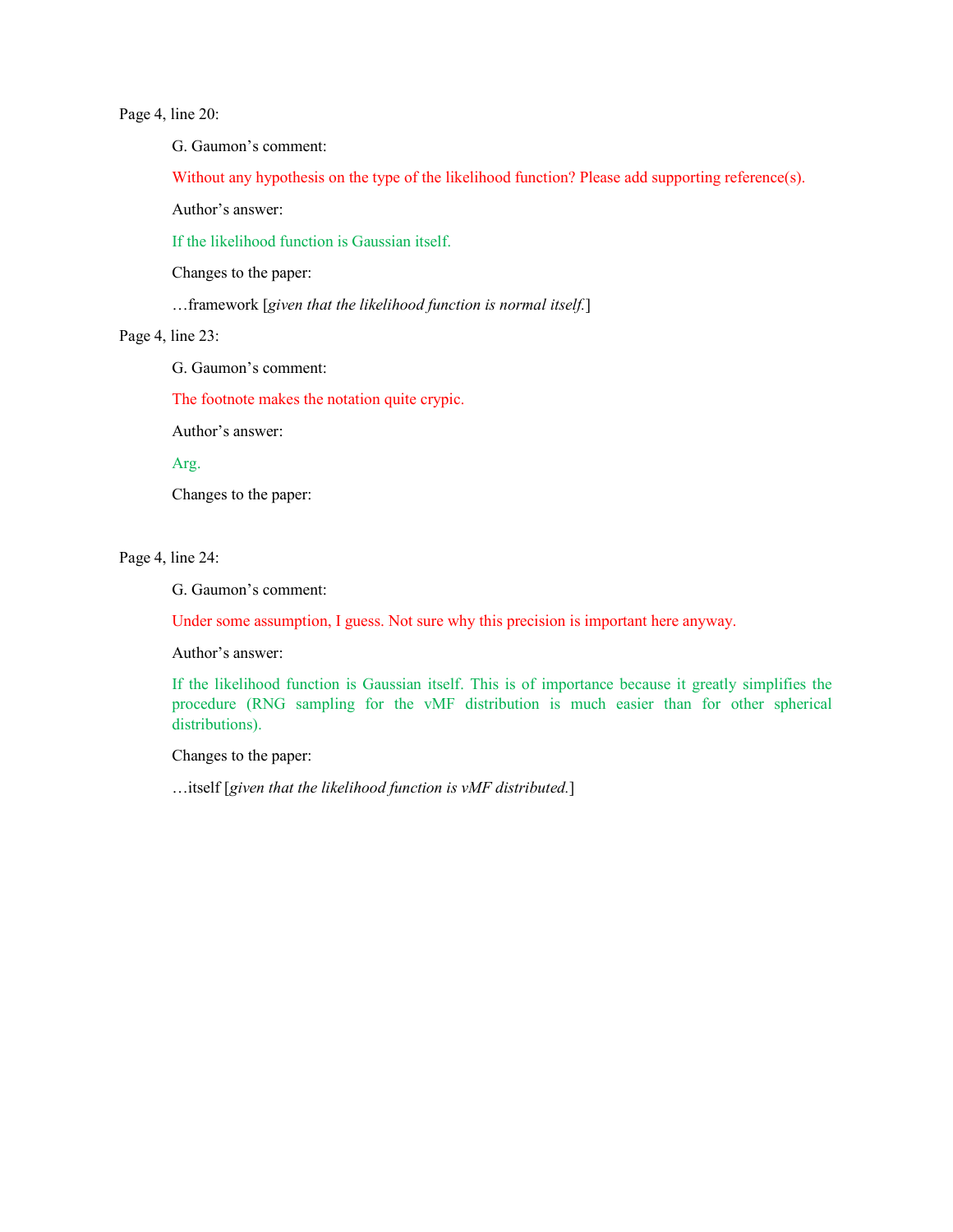Page 5, line 20:

G. Gaumon's comment:

It would be nice to explain:

- what you mean by Bayesian approach in this context (what prior distribution would be updated by what observation).

- In what sense that is "optimal".

As I understand, this is an introduction to the development below; then, this would help the reader to phrase it as an intro: "We now propose to....", and keep the comment on the optimality for the discussion.

Author's answer:

The prior disturbance distribution (obtained from metrological analysis) is updated by the measured data over a CLT compatible likelihood function.

Changes to the paper:

…parameterization is [*proposed*] optimal (Sivia and Skilling 2006). [*More specifically, a prior disturbance distribution is updated by measurements over a CLT compatible likelihood function to generate a predictive posterior disturbance distribution.*]

# Page 5, line 21:

G. Gaumon's comment:

Not sure whether this precision is needed.

Author's answer:

It isn't.

Changes to the paper:

…distributions for MCUE models.

Page 5, line 25:

G. Gaumon's comment:

Do you mean all measured data or repeated measured data at the same location? Please explicitly state what \$n\$ means.

Author's answer:

I mean repeated measurements at the same location.

Changes to the paper:

…data [*at a single location*] are…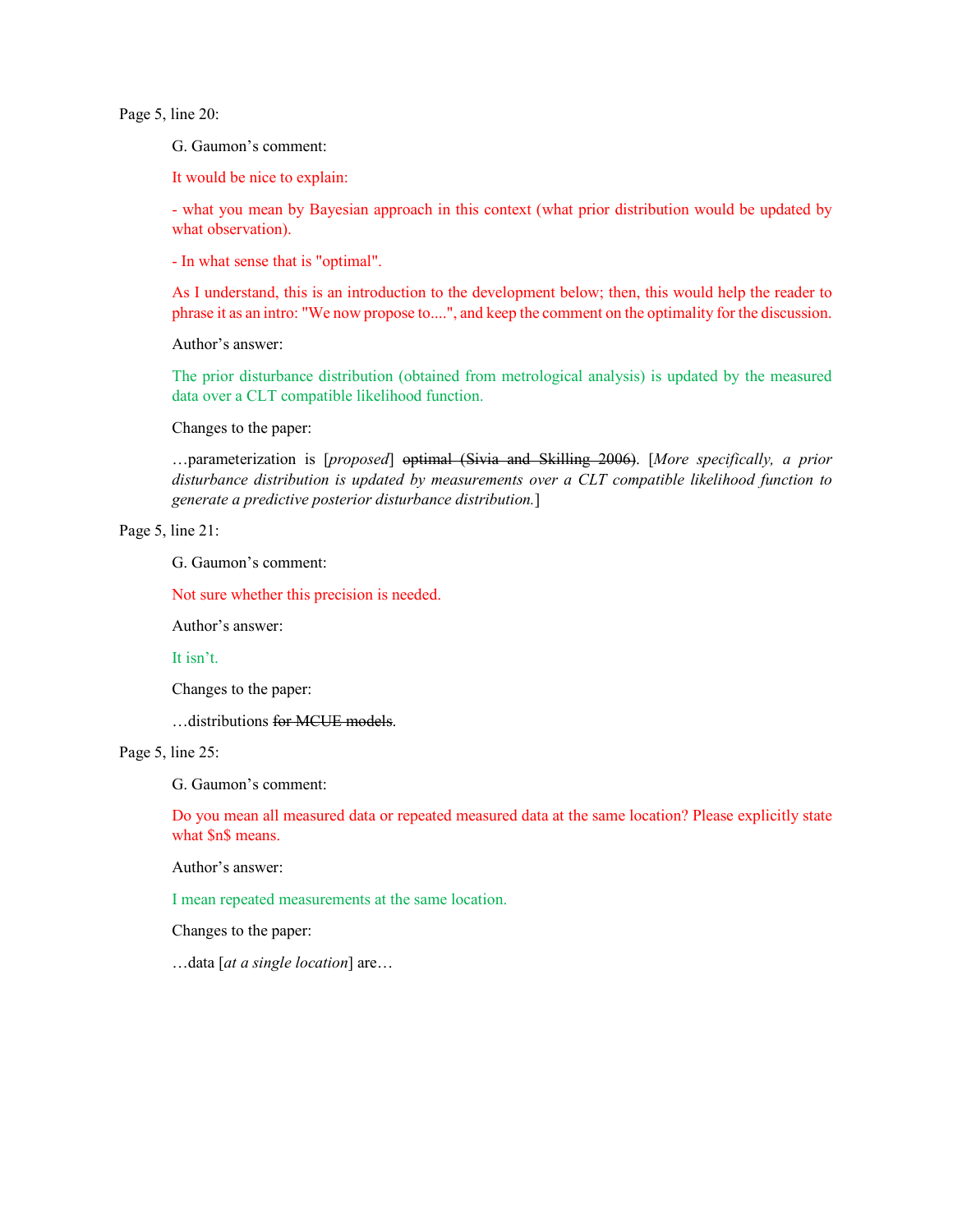Page 6, line 2:

G. Gaumon's comment:

OK, but it is unclear to me why the prior average distribution should depend on the prior dispersion distribution.

Author's answer:

This is a mistake; the relationship is either reversed (heteroscedasticity) or nonexistent (homoscedasticity).

Changes to the paper:

…expected to be [*a deterministic function*] estimated based on [*via*] rigorous…

Equation 5

$$
p(\mu|X,\vartheta) = \frac{p(X|\mu,\vartheta)p(\mu|\vartheta)}{p(X|\vartheta)} \propto p(X|\mu,\vartheta)p(\mu|\vartheta),
$$
  
 
$$
p(\mu|X,\vartheta) \propto p(X|\mu,\vartheta)p(\mu,\vartheta),
$$

Equation 6

$$
p(\mu|X) = \frac{p(X|\mu)p(\mu)}{p(X)} \propto p(X|\mu)p(\mu).
$$

$$
p(\mu|X) \propto p(X|\mu)p(\mu),
$$

Page 6, line 6:

G. Gaumon's comment:

I am willing to admit that the pdf of the dispersion of another pdf could be an overkill, but is it reasonable to remove the dispersion in this likelihood term?

Author's answer:

Prior dispersion is expected to be a deterministic function of the measured values themselves obtained from previous metrological studies (see above answer). In a sense the term is merely "hidden" for legibility because there is indeed

Changes to the paper:

See comment above.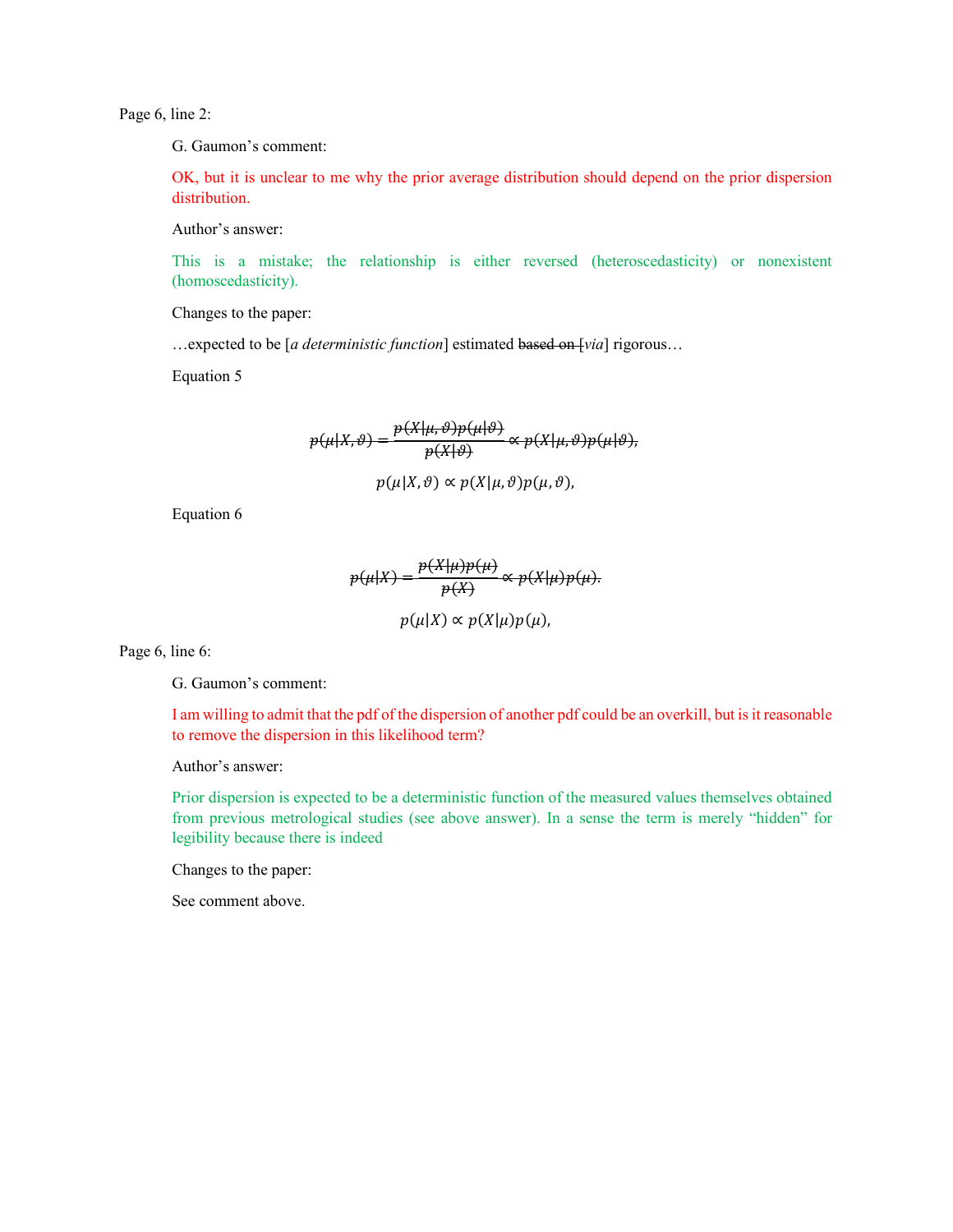Page 6, line 7:

G. Gaumon's comment:

You could more simply explain this is corresponds to the uniform distribution.

Author's answer:

Not exactly, a continuous uniform distribution must be bounded otherwise it will not integrate to unity. Jeffreys prior is not a proper distribution of any kind but rather a normalized constant that aims to simulate a complete lack of knowledge at the prior step. In this case Jeffreys prior is similar to  $f(x) =$ k, with  $k \equiv \text{cst}$ , therefore,  $\lim_{z \to \infty} (\int_{-z}^{z} f(x)) = \infty$ , making it an improper prior.

Changes to the paper:

None.

Page 6, line 16:

G. Gaumon's comment:

Assumes independent samples.

Author's answer:

Correct.

Changes to the paper:

…and, [*under the assumption of independent by computing*,] is given for all possible values of  $\mu$ , is obtained with the joint density function for *X*.

Page 6, line 24:

G. Gaumon's comment:

What does N stand for?

Author's answer:

 $p<sup>N</sup>$  stands for the posterior predictive distribution.

Changes to the paper:

... predictive distribution  $[p_N]$  is...

Page 6, line 26:

G. Gaumon's comment:

Unclear to me. Prior knowledge, in general, is not very reliable.

Author's answer:

Not all forms of prior knowledge are unreliable. However, we usually remove the "reliable" terms from the equations because they are either constants or deterministic functions. In this instance,  $\sigma$  is supposed to be extracted from a deterministic error function itself obtained via metrological analysis.

Changes to the paper:

…knowledge [*obtained via metrological analysis*].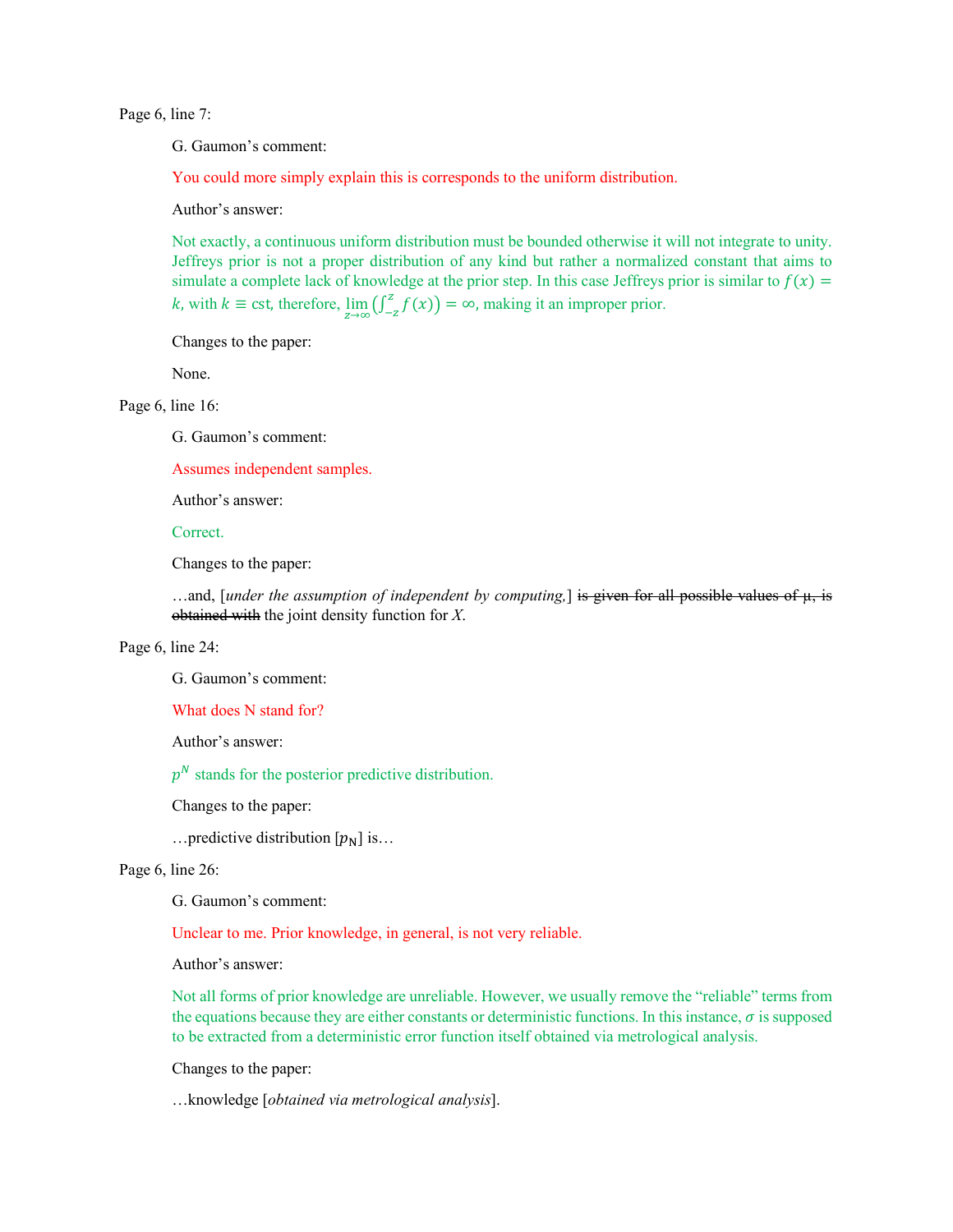Page 8, line 8:

G. Gaumon's comment:

observed or assumed ?

Author's answer:

Provided that instrumentation is properly deployed, maintained and free of external noise gravimeters' measurement error function is homoscedastic. However, this is rarely the case and a power law error functions are more common in practical cases.

Changes to the paper:

…commonly observed assumed in gravity surveys…

Page 8, line 13:

G. Gaumon's comment:

This term encompasses the following ones in the enumeration.

Author's answer:

#### **Correct**

Changes to the paper:

…observed in physical modeling (Ogarko and Luding 2012), electrical…

## Page 10, line 3:

G. Gaumon's comment:

Please explain what they represent debore commenting.

Author's answer:

Done, the following changes address the next 3 comments.

Changes to the paper:

Blue clusters [*are the direct result of pole vector sampling and*] always describes the plane's behavior accurately in terms of pole vectors.; they are the direct result of pole sampling. Green clusters [*are the result of pole vector sampling (blue) converted back to dip vector and they describe the plane's behavior accurately in terms of dip vectors. These clusters*] have varying shapes and may not be modelled appropriately by any existing spherical distribution for all possible cases.; they are the result of pole sampling converted back to dips and they describe the plane's behavior accurately in terms of dip vectors. Red clusters have constant point density and are isotropic; they are the [*direct*] result of dip [*vector*]sampling and fail to describe accurately the plane's behavior.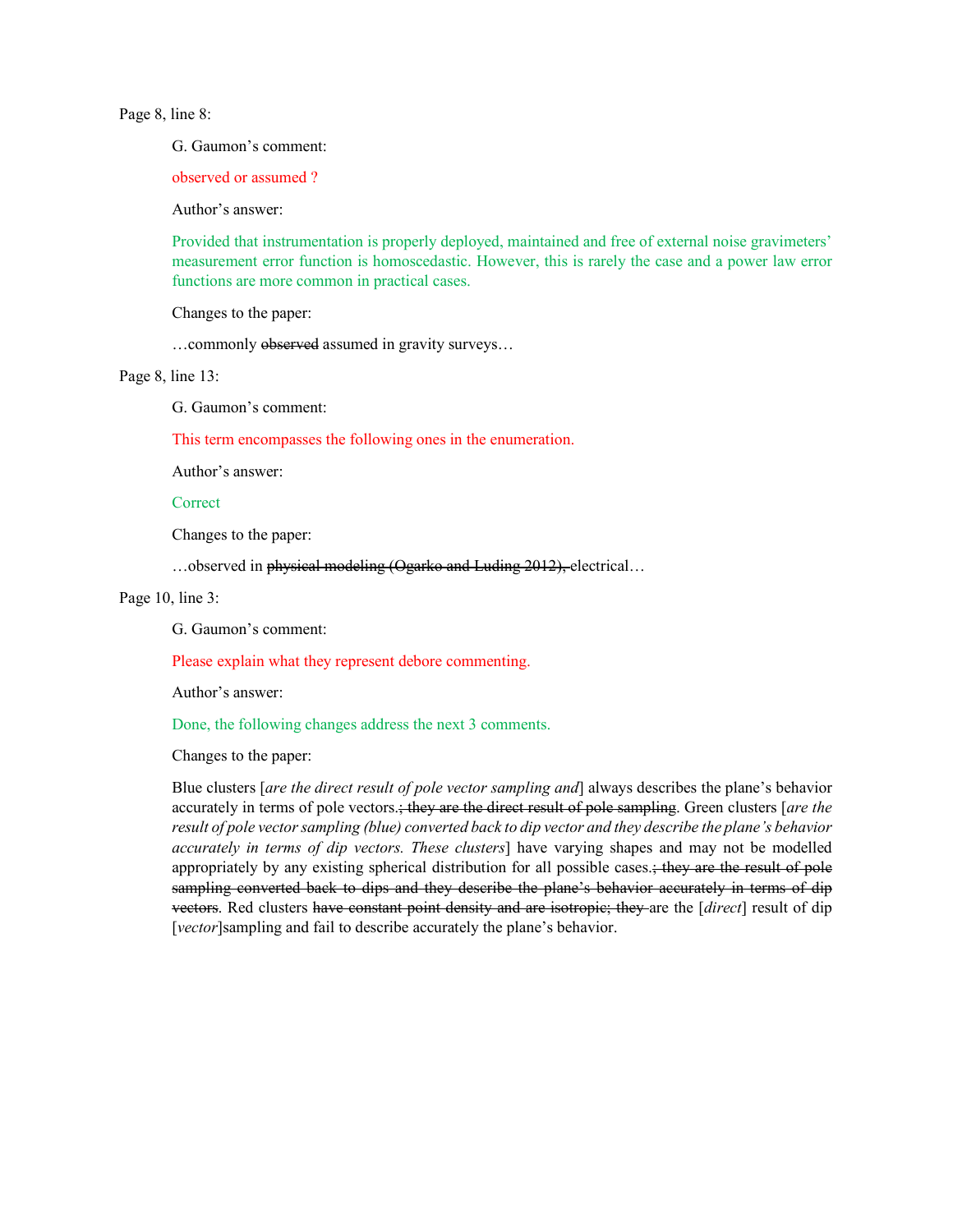# Page 10, line 5:

G. Gaumon's comment:

Dip angles or dip vectors?

Author's answer:

# Dip vectors.

Changes to the paper:

See comment Page 10, line 3.

## Page 10, line 6:

G. Gaumon's comment:

Dip angle sampling, right? Please say a word about how this is done?

Author's answer:

No, the dip vectors were always sampled from a spherical distribution either directly (red clusters) or indirectly (green clusters) using pole conversion (blue clusters).

Changes to the paper:

See comment Page 10, line 3.

## Page 10, line 18:

G. Gaumon's comment:

Do you mean a dip angle? A vector in the sphere should be described by a spherical distribution.

Author's answer:

Indeed, we are talking about a dip vector.

Changes to the paper:

See comment Page 10, line 3.

# Page 10, line 23:

G. Gaumon's comment:

## Not the dip direction.

Author's answer:

# Correct.

Changes to the paper:

…Fig. 6) [*as standard dip angles are*] the dip, dip-direction system is constrained…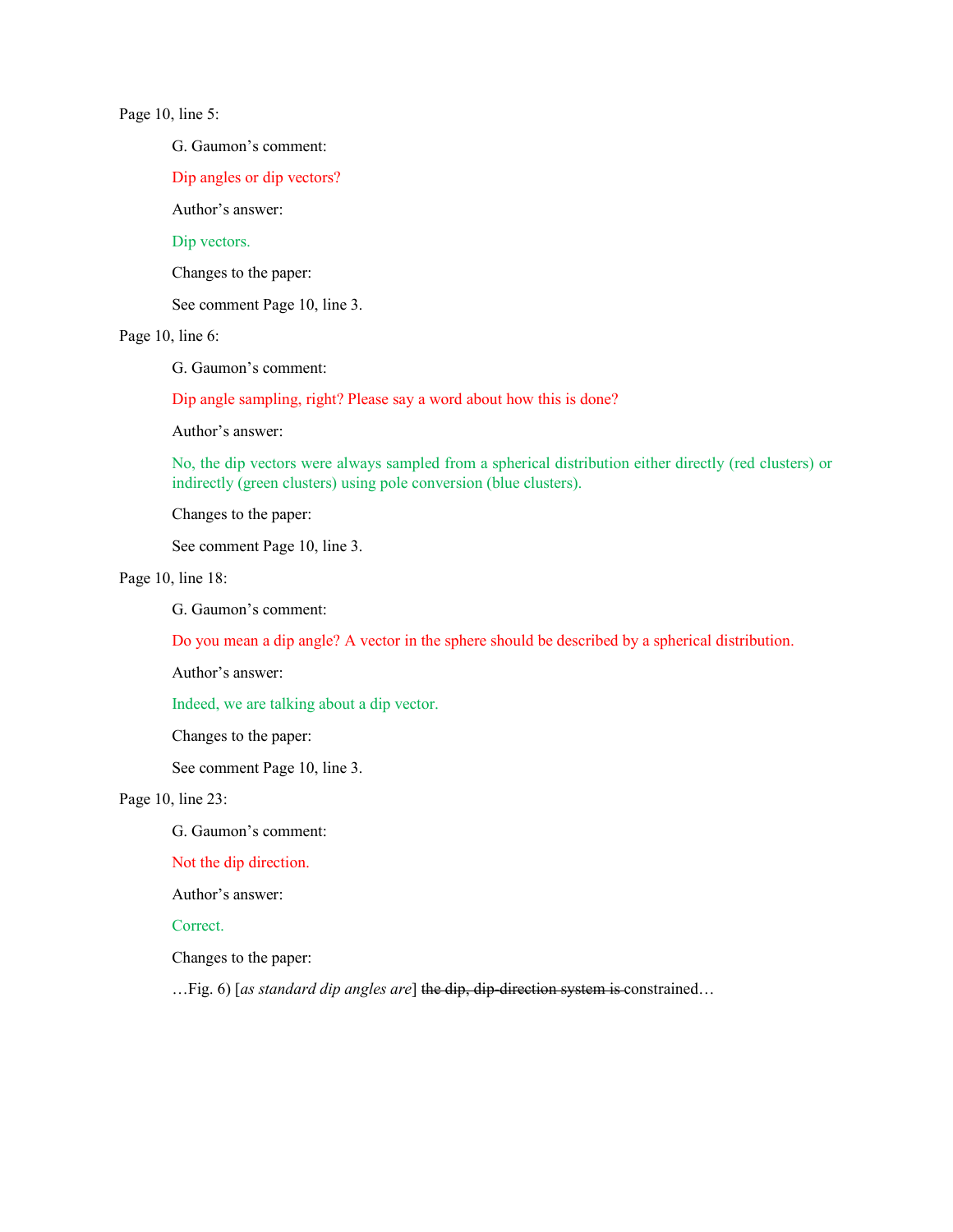Page 10, line 28:

G. Gaumon's comment:

dip/ dip direction angles?

Author's answer:

A dip angle + a dip direction makes a dip vector.

Changes to the paper:

…vectors [*using the dip, dip-direction system*] (green…

Page 11, line 16:

G. Gaumon's comment:

Unit ?

Author's answer:

**Meters** 

Changes to the paper:

…25[*m*]. The…

Page 11, line 19-20:

G. Gaumon's comment:

Unclear what this means in practice. Please develop how this ties to Section 2. Some more information (here or in Appendix) would be really useful for practitioners.

Author's answer:

We have estimated values for the dispersion of orientations on the basis of the variability of plane measurements observed by other authors in a variety of settings and for different types of devices. Ideally, an MCUE user would need in depth metrological data relevant to the particulars of the survey from which the structural data comes from. For our specifics, the literature is quite poor on this matter. However, several authors have picked up on these gaps and started working on it very recently.

Changes to the paper:

…data (Nelson et al. 1987; Stigsson 2016)[ *That is values for the dispersion of the spherical disturbance distributions used for the foliations were estimated on the basis of the variability of plane measurements observed by other authors (Nelson et al. 1987; Stigsson 2016; Allmendiger et al. 2017; Cawood et al. 2017; Novakova et al. 2017) in a variety of settings and for different types of devices.*] while…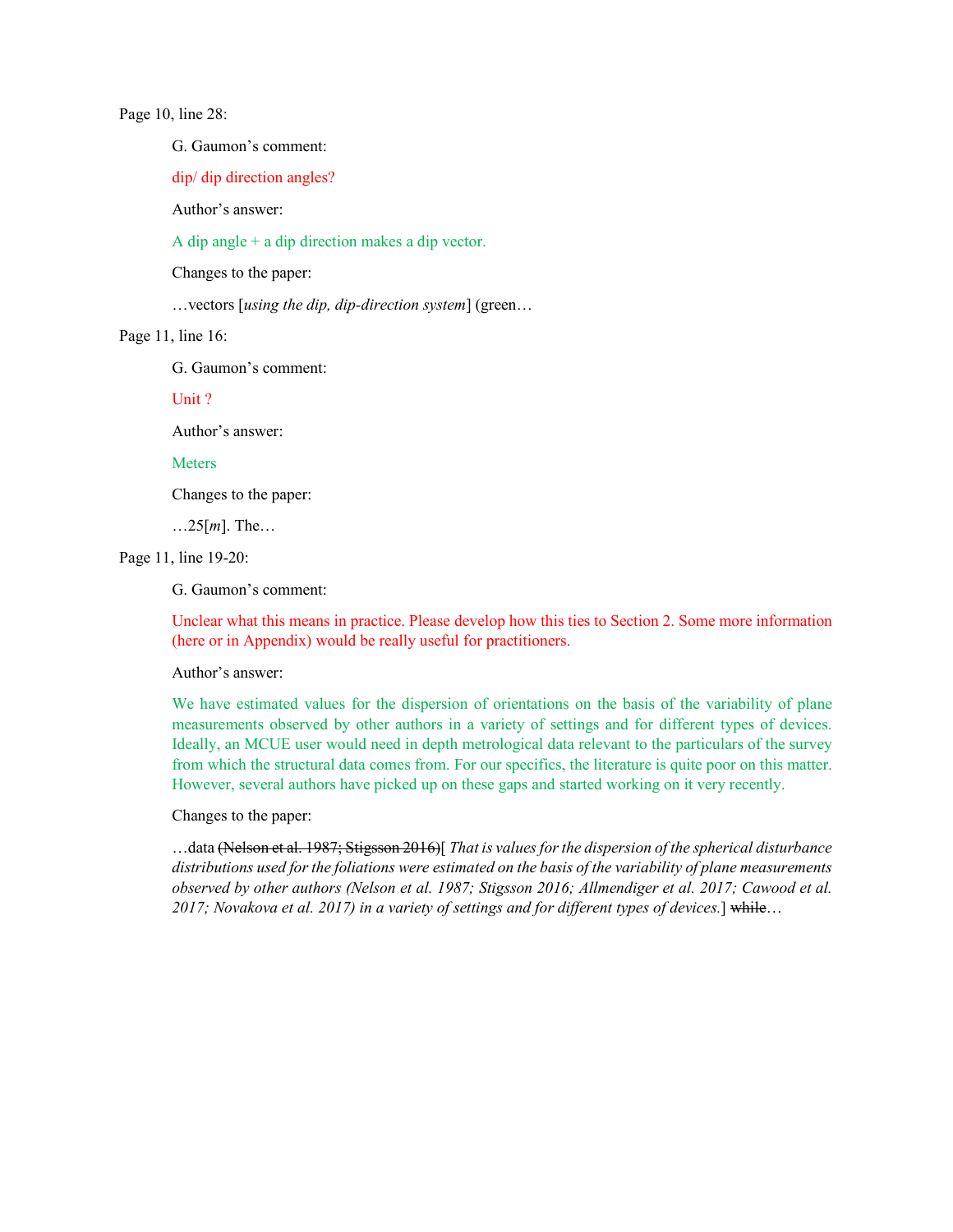Page 11, line 21:

G. Gaumon's comment:

Please explain how this was done also. Lark et al use several interpretations by several geologists. How did you do this on the Mansfield model?

Author's answer:

We assumed that the observed end variability of the interfaces' locations in their models can be transposed to our case. This is of course an imperfect process and actual metrological studies would be needed to improve it. It is important to keep in mind that MCUE depends on sound metrological analyses.

Changes to the paper:

…while Perturbation parameters for interfaces were designed to meet [*observed GPS uncertainty (Jennings et al. 2010) and*] observed experimental interface variability in previous authors' works (Courrioux et al. 2015; Lark et al. 2014; Lark et al. 2013). [*More specifically it was assumed that the observed end variability of the interfaces' locations in their models can be transposed to the presented cases. This is of course an approximation in the absence of specific metrological studies.*] observed GPS uncertainty (Jennings et al. 2010)...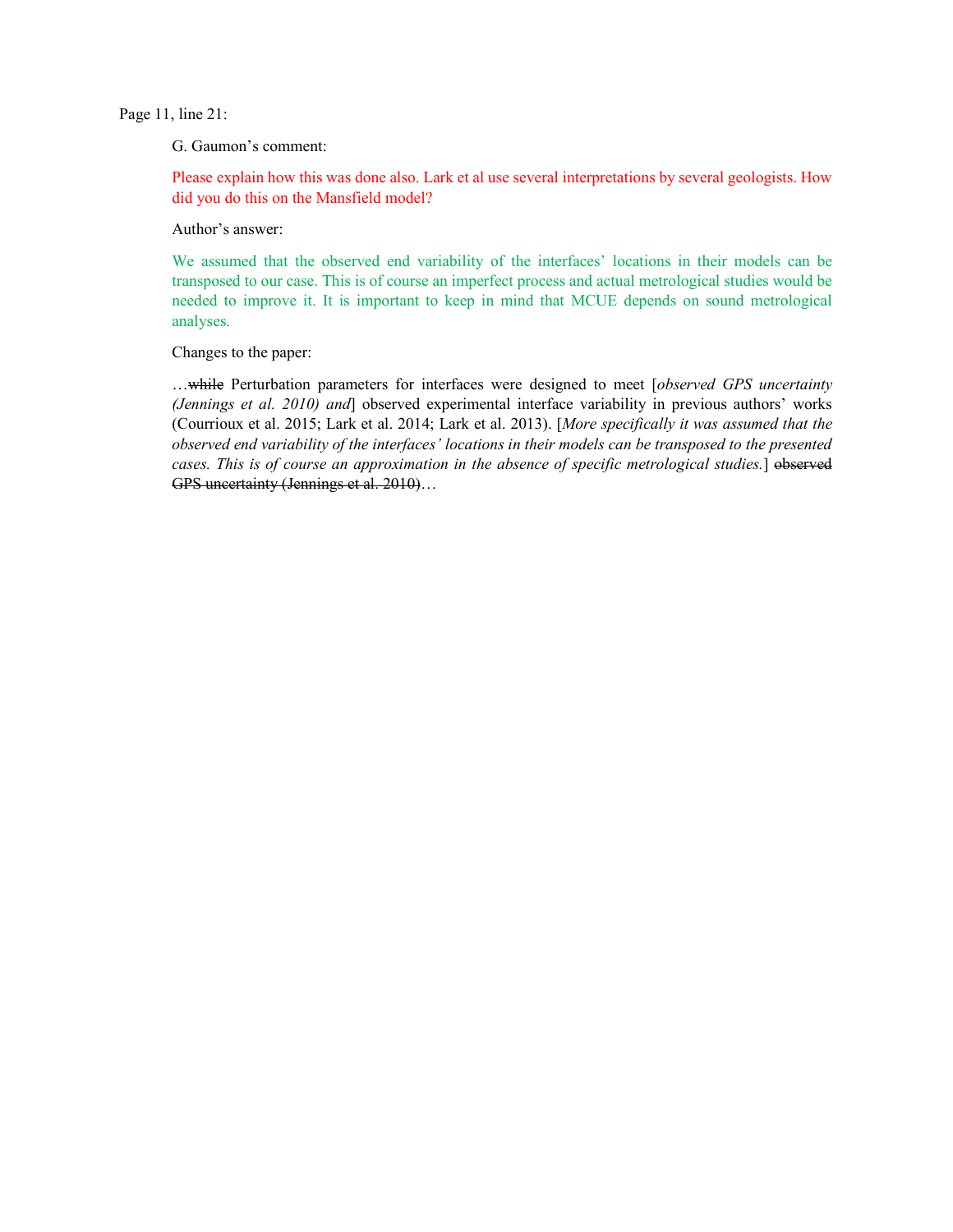## Page 12, line 2-3

G. Gaumon's comment:

I don't agree.

Author's answer:

Claim is weakened.

Changes to the paper:

As described in sect. 3.1, CLT distributions [*can be appropriate options*] should be preferred as prior uncertainty distributions (and disturbance distributions) because they better [*generally well*] describe the behavior of uncertainty.

Page 12, line 6-8:

G. Gaumon's comment:

THis is not very explanatory. Unclear to me. More explanations would be welcome.

Author's answer:

This happens when the variable of interest is given by

- the log of the quotient of two uniform i.i.d. variables
- the difference of two exponential i.i.d. variables

Both of which lead to a symmetric, long tailed, exponential distribution: the Laplace distribution. This might sound unlikely for geological structural data inputs in 3D geological modeling. However, when one considers measured thicknesses on a geological log from a drillcore (which are used as data input in implicit codes) it becomes a serious possibility.

## Changes to the paper:

…1923). [*For example, to model the uncertainty on the thickness of a geological unit along a drillcore, one might observe that the uncertainty of the location of the top and bottom interface of the unit is best represented by an exponential distribution. In this instance, the Laplace distribution would be a suitable option to model the thickness' uncertainty.*] That is, the Laplace distribution "replaces" the normal distribution. Under [*similar*] the same circumstances…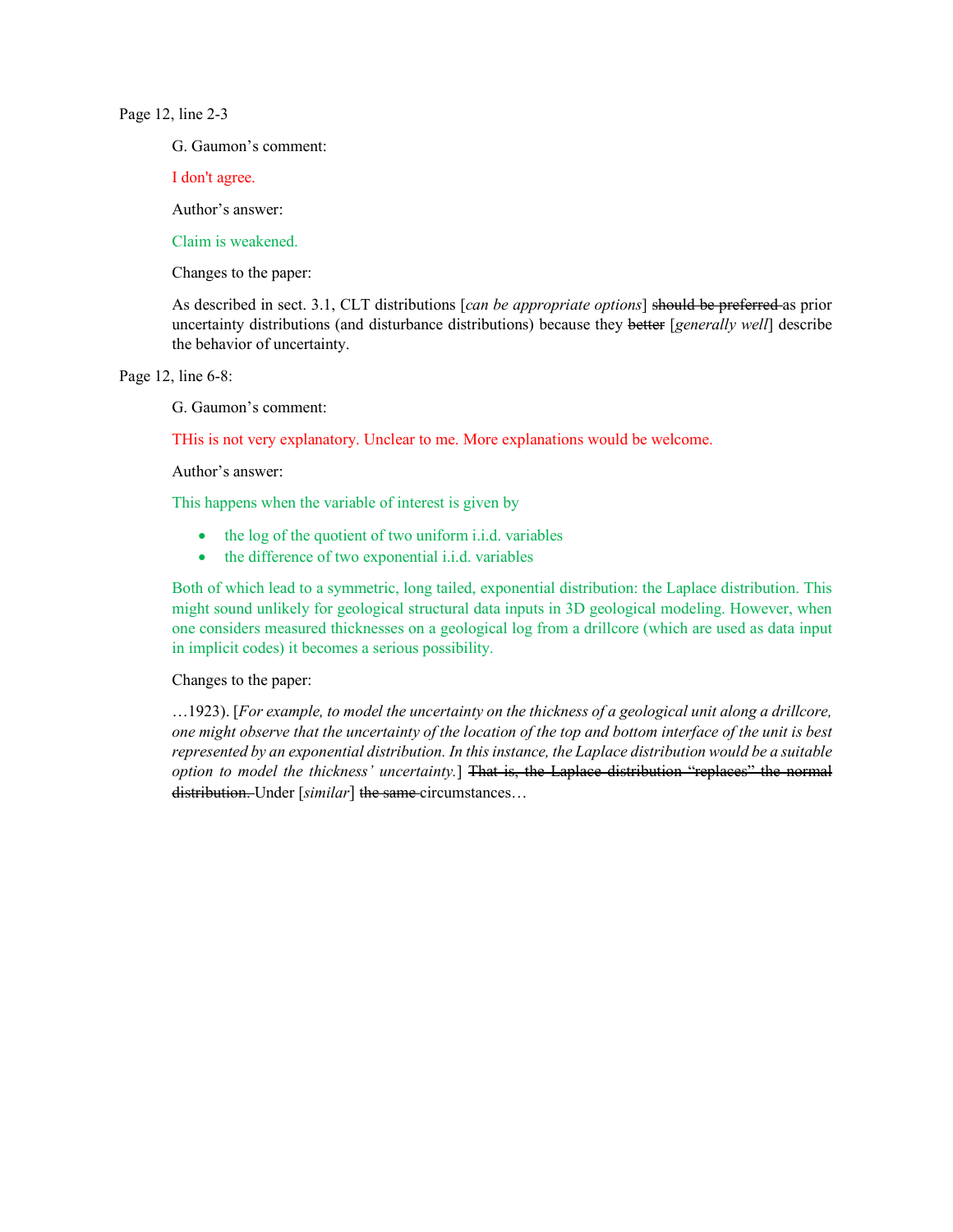Page 13, line 3:

G. Gaumon's comment:

I think dip vector sampling is not the same as dip/dip direction sampling. this should be clarified.

Author's answer:

Here we are really talking about dip vector sampling. Sampling independently for dip angles and dip directions is not the topic of this paper. However, the conclusion drawn here would show that this kind of sampling is needlessly difficult because of the added heteroscedasticity that originates from using dip vectors (that dip angles and dip direction angles describe).

Changes to the paper:

Vectors are now called vectors where due.

Page 13, line 28:

G. Gaumon's comment:

I still don't agree. Metrological considerations could yield other distributions, depending on the measurement hardware.

Author's answer:

This is correct, our claims need to be weakened.

Changes to the paper:

… to always be more optimal choices for [*be valid and practical choices*] for…

# Page 13, line 30:

G. Gaumon's comment:

I am not sure I understand what is meant here, and how this point comes into play in the numerical experiments.

Author's answer:

The use of predictive posterior distribution as disturbance distributions for MCUE means that dispersion is not underevaluated. That is possible because of the application of Bayes' theorem. In theory, it is one can obtain the same result with a frequentist approach using compound distributions although it is much more difficult to express in a legible manner and clunky to use.

Changes to the paper:

[*A Bayesian approach to disturbance distribution parameterization*] is shown to avoid an underestimation of [*input data*] dispersion.